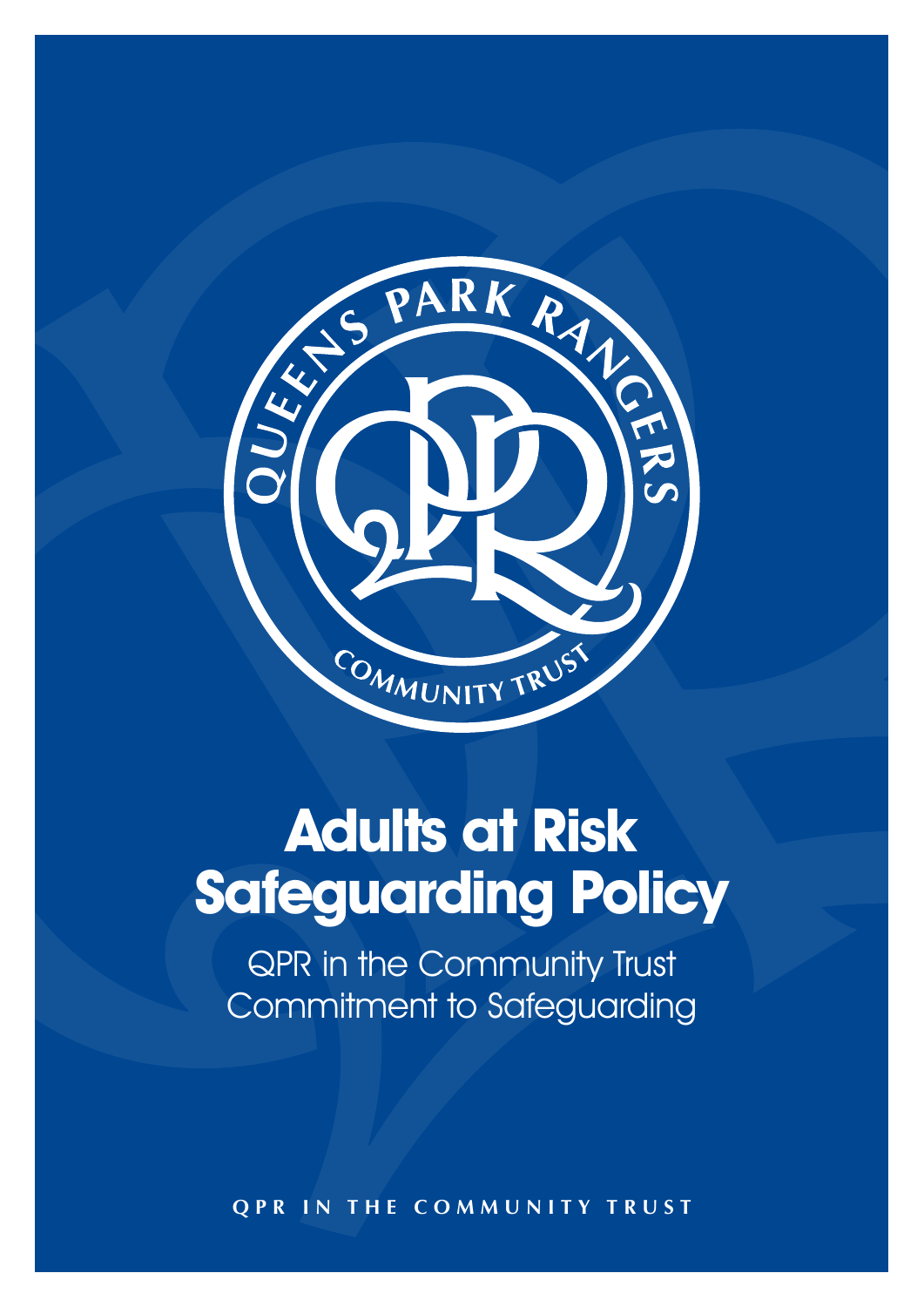

## **Contents**

| <b>Statement from the Trustees</b>           | 3               |
|----------------------------------------------|-----------------|
| Aims of this Policy                          | 5               |
| Key Safeguarding Terminology and Definitions | 6               |
| Rules, Regulations & Guidance                | 7               |
| Key Individuals and their Responsibilities   | 8               |
| Safeguarding Training / Recruitment / DBS    | 10              |
| Contractors / Service Level Agreements       | 11              |
| Activity supervision & Staffing ratios       | 12 <sup>°</sup> |
| Mascots & Ball Persons                       | 12 <sup>°</sup> |
| High Risk Participants and Programmes        | 13              |
| <b>Activities for Disabled Persons</b>       | 13              |
| Image Policy                                 | 14              |
| <b>Bullying Policy</b>                       | 14              |
| Whistleblowing Policy                        | 15              |
| Definitions of Poor Practice and Abuse       | 16              |
| Signs and Symptoms                           | 18              |
| Concerns around radicalisation and extremism | 19              |
| Responding to Allegations or Suspicions      | 20              |
| <b>Historical Allegations</b>                | 21              |
| <b>Emergency Contacts</b>                    | 22              |
| Data & Information Sharing                   | 23              |
| COVID-19                                     | 23              |
|                                              |                 |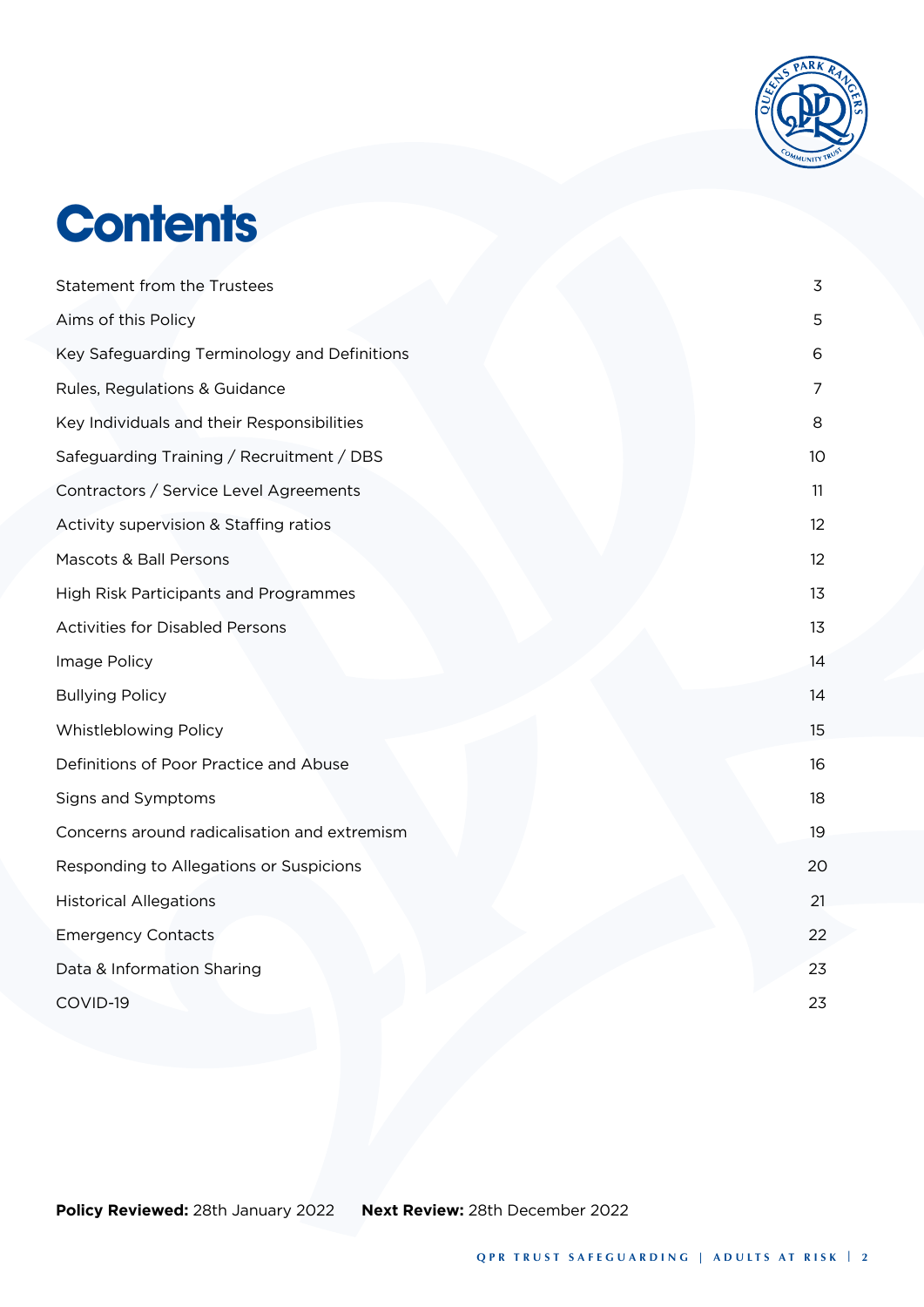

## **Statement from the Trustees**

QPR in the Community Trust (the Trust) is committed to safeguarding the welfare of adults at risk. The Trust will work alongside QPR FC (the Club) to ensure the safety of all those who engage with and come into contact with the Trust. The Club and Trust expect all staff, players, volunteers, participants, contractors and guests to share this commitment.

The Club and Trust believe that all staff, players, volunteers, participants, contractors and guests have a responsibility to report any concerns to the Club should they be concerned about the welfare of any adult at risk.

The Club and the Trust are committed to ensuring that:

- The safety and welfare of adults at risk under the care of the Trust is paramount.
- All adults at risk who engage with the Trust, regardless of age, culture, social background, disability, gender, language, racial origin, religious belief and/or sexual identity have the right to safety and protection from abuse or harm.
- All suspicions, reports and/or allegations of abuse will be taken seriously and investigated thoroughly which may involve the appropriate local authority teams where necessary.

The club employs a trained Safeguarding Manager who works across the Club and Trust and works with designated safeguarding officers who implement, maintain and monitor best practice across the Club and Trust.

The Trust have a Safeguarding Manager Daniel Whyne daniel.whyne@qpr.co.uk

This safeguarding policy is applicable to the current season and is subject to ongoing review at least once a year.

The Safeguarding policy and it's accompanying procedures will be reviewed, approved and adopted by or on behalf of the Board at least once annually and whenever:

- a) There is a change in safeguarding legislation;
- b) The CCO implements a new activity or service which involves contact with children and/or adults at risk;
- c) There is a safeguarding incident within the CCO or which directly concerns or affects the CCO;
- d) Following significant organisational change.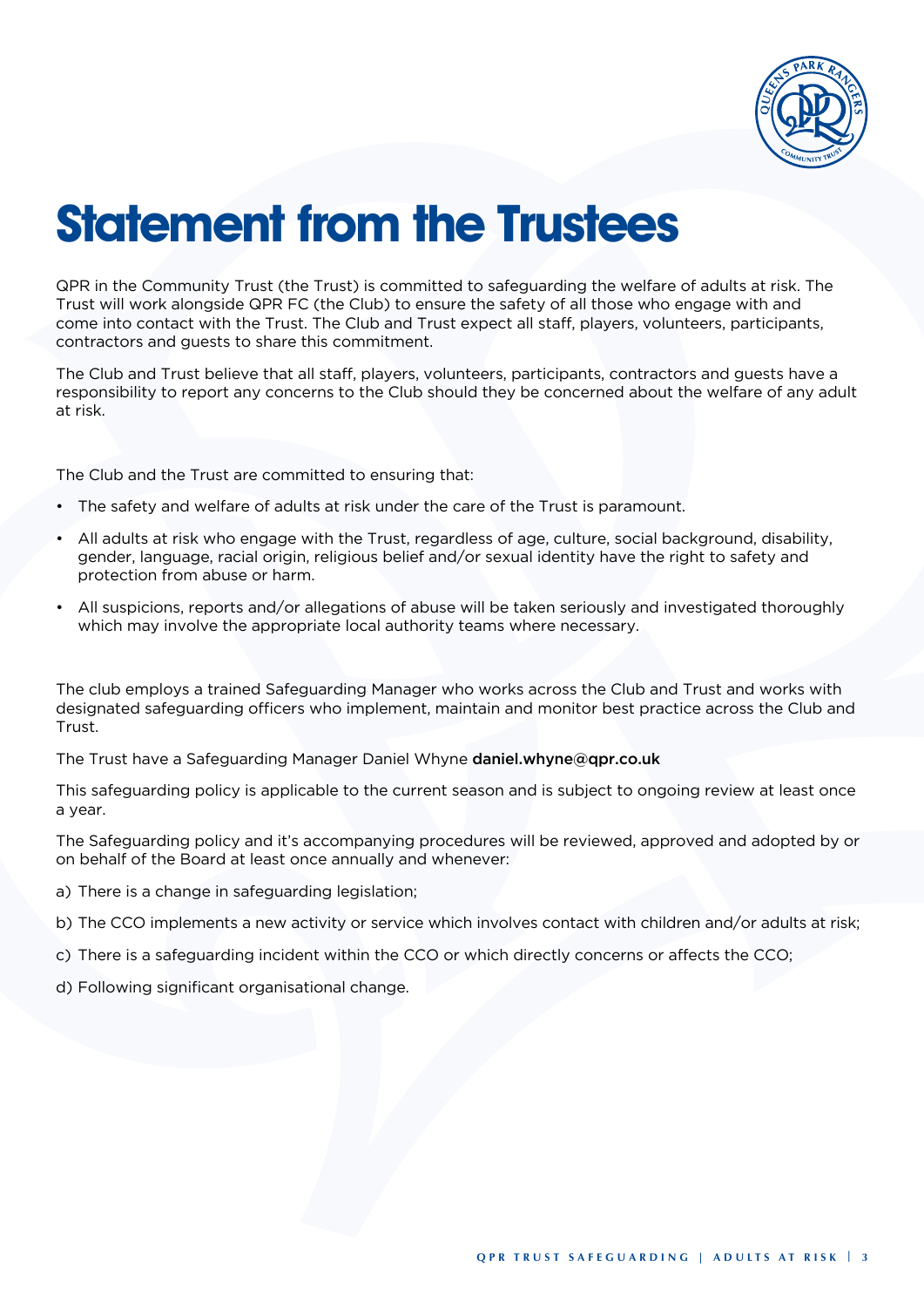

The Board have appointed a Senior Safeguarding manager, Mohammed Khaliel (mkhaliel@gamail.com) who sits on the Board and champions Safeguarding at Board level. The Senior Safeguarding Manager will:

- 1) Provide leadership at internal Safeguarding strategic meetings at least quarterly
- 2) Ensure the club has appropriate policies in place in respect of identifying / reporting concerns or disclosures
- 3) Attend SSM training delivered by EFL
- 4) Ensure footballing authorities, EFL / EFL Trust and FA safeguarding team are informed as appropriate
- 5) Together with DSOs and safeguarding manager ensure all staff / volunteers have appropriate level of DBS checks
- 6) Together with DSO and safeguarding manager identify safeguarding training needs and identify resource to support training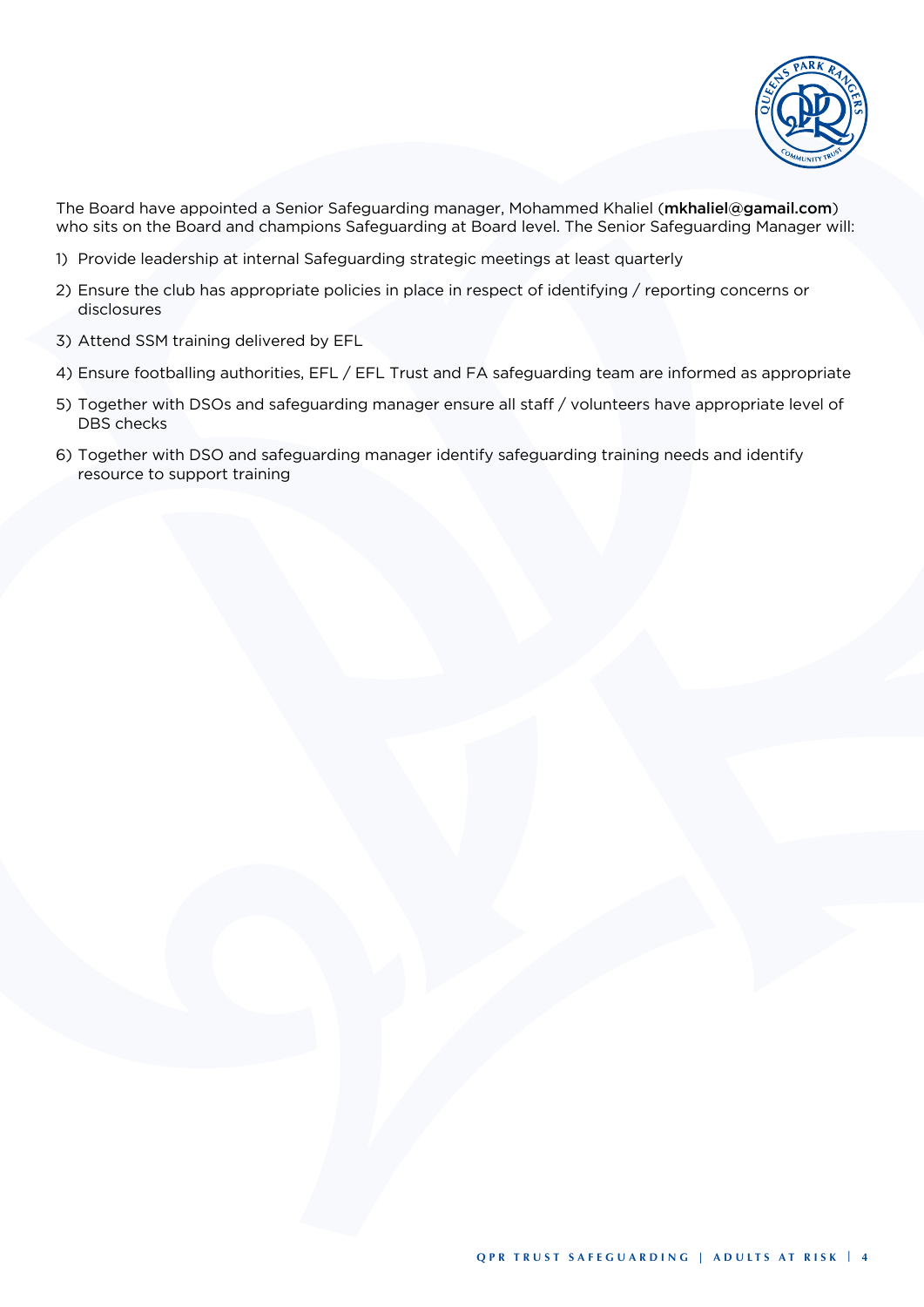

## **Aims of this Policy**

- To safeguard all adults at risk who interact with the Trust
- To demonstrate best practice in the area of safeguarding adults at risk
- To increase awareness and understanding of safeguarding issues across the Club and the Trust
- To provide guidance for parents and carers in understanding reporting procedures
- To encourage a partnership between the Club and the Trust and the parent and/or carers of adults at risk who have dealings with the Club and Trust
- To ensure that coaches, parents, participants and any adults who come into contact with adults at risk provide good role models of behaviour
- To promote high ethical standards throughout the Club and Trust.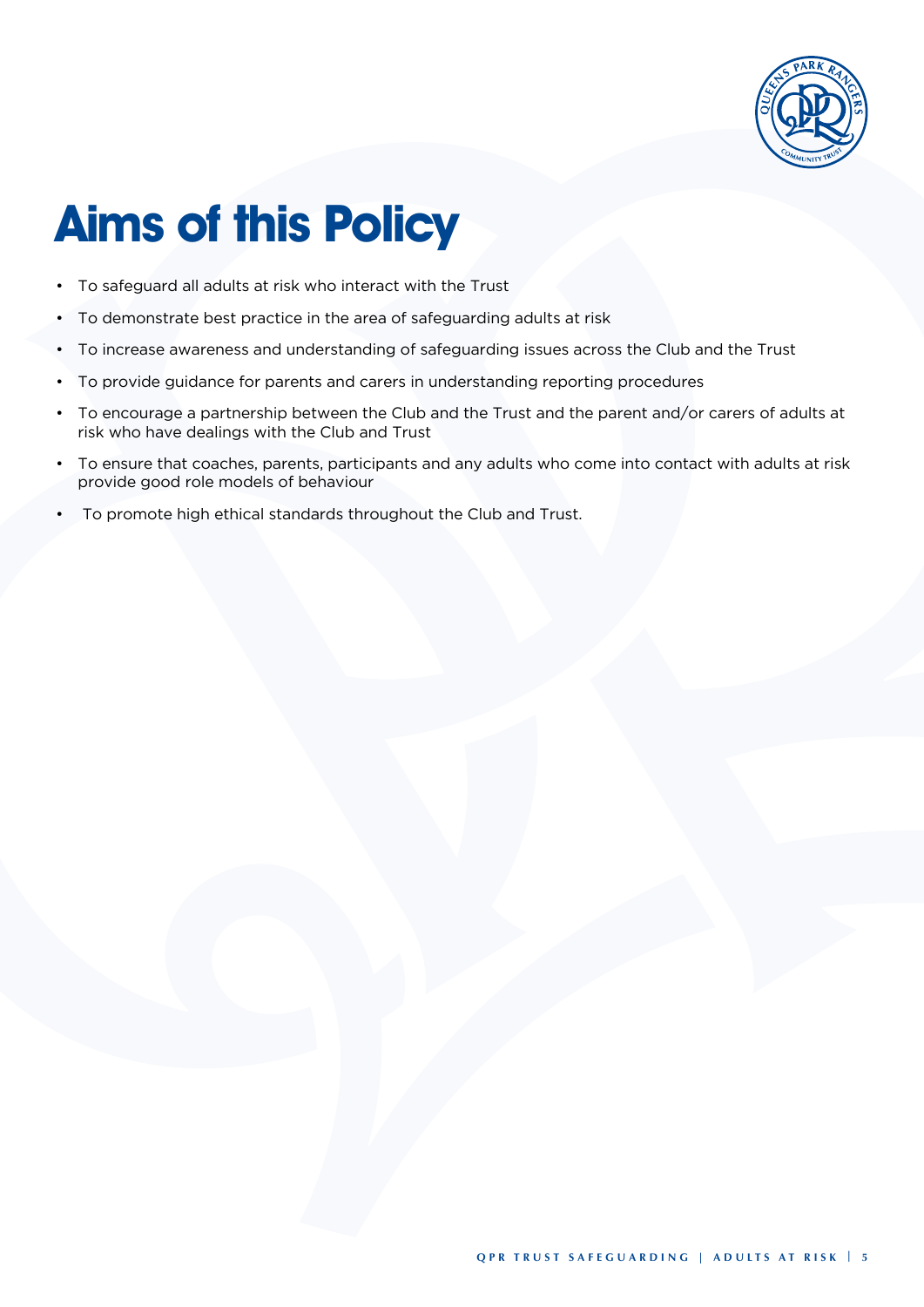

## **Key Safeguarding Terminology and Definitions**

**The Academy** – refers to the academy department within the club responsible for nurturing and developing the club's future generations of players (children from 8-18). The Academy is based at an independent site external to the club's Loftus Road Stadium.

**Adult at risk** – an adult (person aged 18 or over) who is, or may be, in need of one of the following services: healthcare; relevant personal care; social care work; assistance in relation to general household matters or their own affairs by reason of age, illness or disability.

**Child** – defined in the Children Act (1989) as any person under the age of 18.

**The Club** – refers to Queens Park Rangers Football Club (QPR), its staff and all activities it undertakes. In certain circumstances it may also refer to third parties with an entrusted responsibility for delivering club supported activity.

**Safeguarding** – preventative and reactional measures taken by the Club and the Trust to ensure the risk of harm or mistreatment to the welfare of adults at risk is minimised, the health or wellbeing of adults at risk is not impaired when engaging in Trust related activities, an environment exists that allows participants to be cared for safely and allows for the best possible outcomes for them and provides them with the best life chances possible.

**Significant Harm** - the Children Act (1989) introduced the concept of significant harm as the threshold that justifies compulsory intervention in family life in the best interests of children.

**Staff** – refers to persons employed by and receiving payment for services from the Club or the Trust. This is irrespective of the length or nature of their contract.

**The Training Ground** – the club's external training centre at which day to day training and administration of the Club's first & U23 teams takes place.

**The Trust** - refers to Queens Park Rangers in the Community Trust, its staff and all the activities it undertakes. In certain circumstances it may also refer to third parties with an entrusted responsibility for delivering club supported activity.

**Volunteers** – persons who freely offer their skills and expertise or take part in a task, event or enterprise with the Club or the Trust at their own expense in terms of time and/or resources.

**Welfare** – the health, happiness and fortunes of an individual and the humanitarian aspects of their life including personal need and physical and mental development.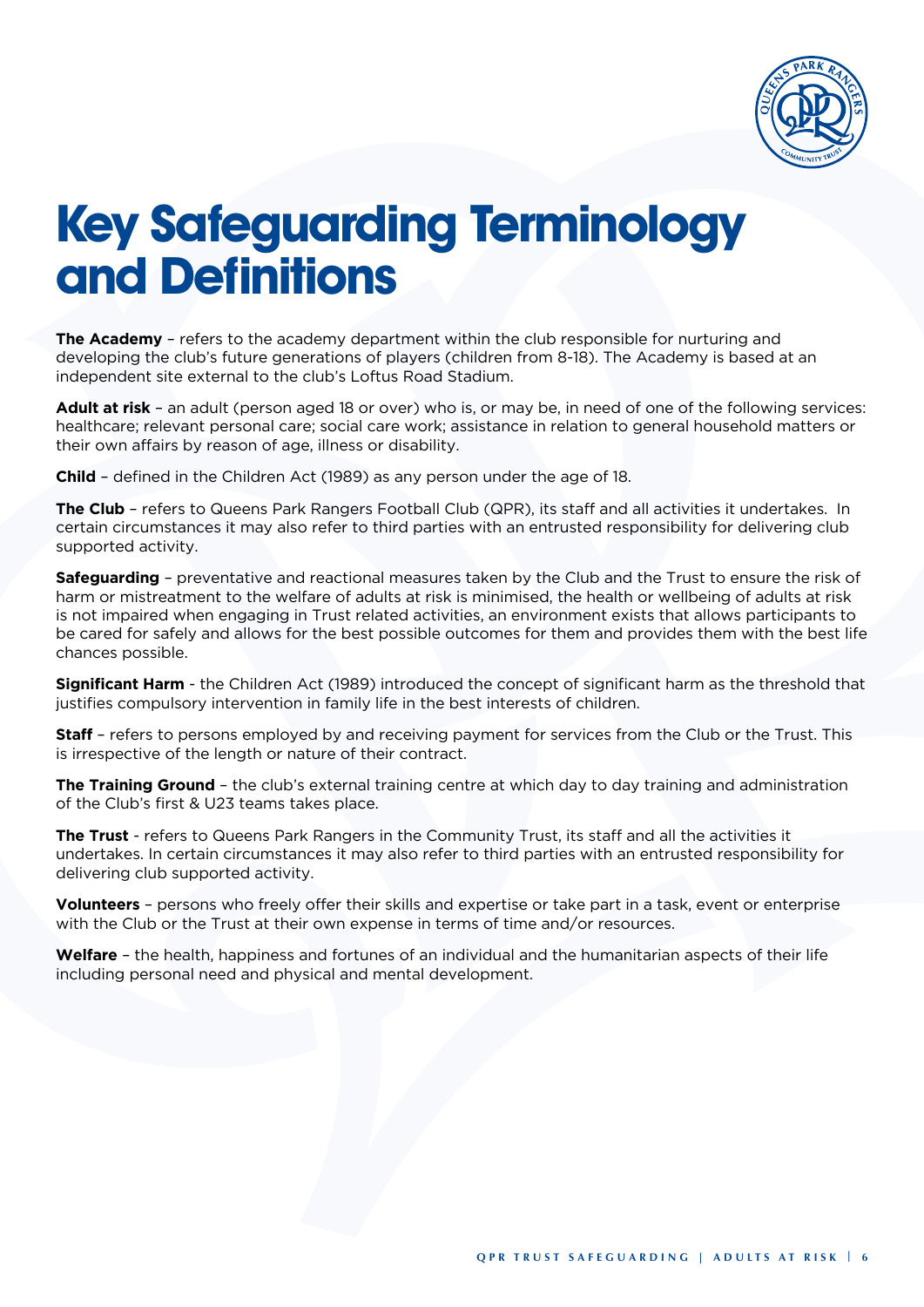

## **Rules, Regulations & Guidance**

The Club and the Trust are governed by the legislation and rules/regulations set out by several key governing agencies including the Government, the Football Association (FA), the Premier League (PL) and the English Football League (EFL). The content of this document has been developed with reference to the policies and procedures of Affiliated Football, the Affiliated Football Safeguarding Policy, The FA, PL and EFL Safeguarding Guidance and is underpinned by the following legislative documents and policies:

- Safeguarding Vulnerable Groups Act (2006)
- Protection of Freedoms Act (POFA) (2012)
- Female Genital Mutilation Act (2015)
- The Mental Capacity Act (2005)
- The Care Act (2014)
- Human Rights Act 1998
- No Secrets 2000
- Disclosure and Barring Service (2013)

The Club and the Trust recognise their responsibilities to maintain regular communication with the Tri-Borough (LB of Hammersmith and Fulham, LB of Kensington and Chelsea, City of Westminster) Local Safeguarding Children Board (LSCB) along with the LSCB of the neighbouring London boroughs, local authority Children's services, local authority Designated Officers and the Police safeguarding teams.

The communication of the Club and the Trust with the local authorities is centred upon supporting the Club and the Trust with reporting/monitoring of safeguarding incidents, sharing of best practice, sharing information/ changes in legislation, sharing of important local area information and workforce best practice, training and development and any other relevant appropriate safeguarding support.

The Trust will ensure that any partner agencies also have robust safeguarding policies and procedures in place and where appropriate there will be a Service Level Agreement which sets out the respective requirements and policies required.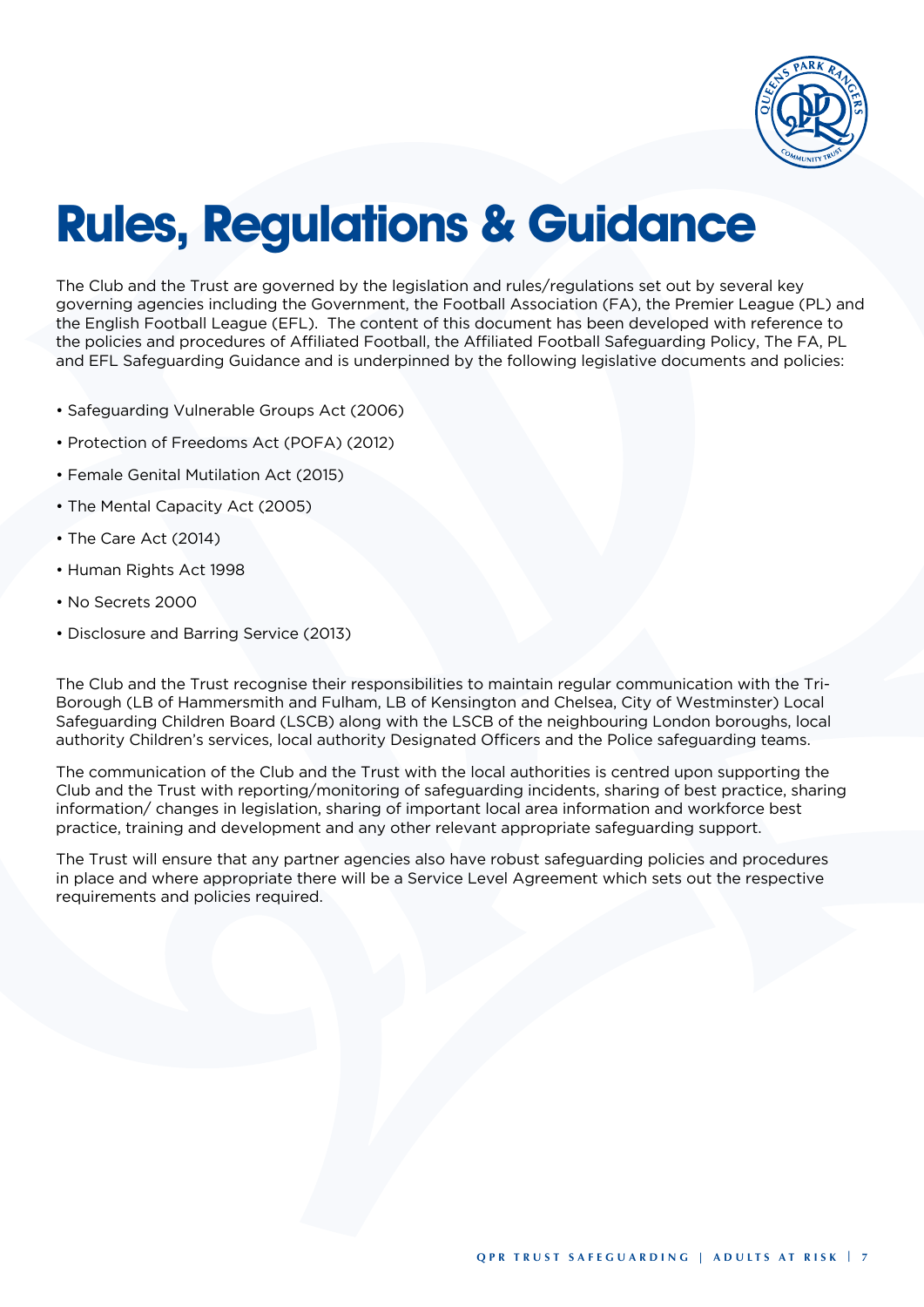

### **Key Individuals and their Responsibilities**

#### **Club Safeguarding Manager** – Janet Barr

The Club Safeguarding Manager has responsibility to oversee and direct the safe provision of all activities and associated training relating to children, young people and adults at risk. It is a strategic role providing leadership and guidance on all safeguarding matters and relevant legislation, along with implementing safeguarding awareness and best practice club across the Club, the Academy and the Trust.

The Safeguarding Manager will:

- manage the implementation of the Club and the Trust's strategy, action and implementation plan for safeguarding;
- ensure compliance with statutory obligations under relevant legislation and the Affiliated Football Safeguarding Policy;
- work closely with human resources and heads of departments to develop and implement safer recruitment and induction practices across the Club and the Trust;
- continuously work to maintain, embed and improve the and Club and the Trust's safeguarding provision ensuring the highest standards for safeguarding vulnerable groups;
- manage the development, implementation, promotion and review of the Club and the Trust's safeguarding vulnerable groups' policies, practices and good practice guidelines;
- be the lead member of staff to manage and investigate safeguarding incidents, concerns and allegations;
- be the lead member of staff to work in partnership with statutory and football authorities, sharing information where appropriate to safeguard vulnerable groups;
- maintain accurate, confidential and up to date records on all safeguarding incidents, concerns and allegations;
- give direction and guidance to staff in respect of safeguarding incidents, concerns and allegations;
- support staff to respond appropriately to concerns about the welfare or safety of vulnerable groups;
- lead and provide direction to Safeguarding Officers;
- ensure that Safeguarding Officers are trained, supported and supervised;
- act as the Trust and Club's lead source of safeguarding support, advice and expertise;
- ensure staff understand their individual responsibilities to safeguard and promote the welfare of vulnerable groups;
- develop relationships with statutory and football authorities;
- attend regular safeguarding training and maintain an up to date knowledge base of relevant legislation, regulations and best practice;
- undertake the annual LSCB section 11 audit (Children Act 2004) and present the findings and take any relevant action.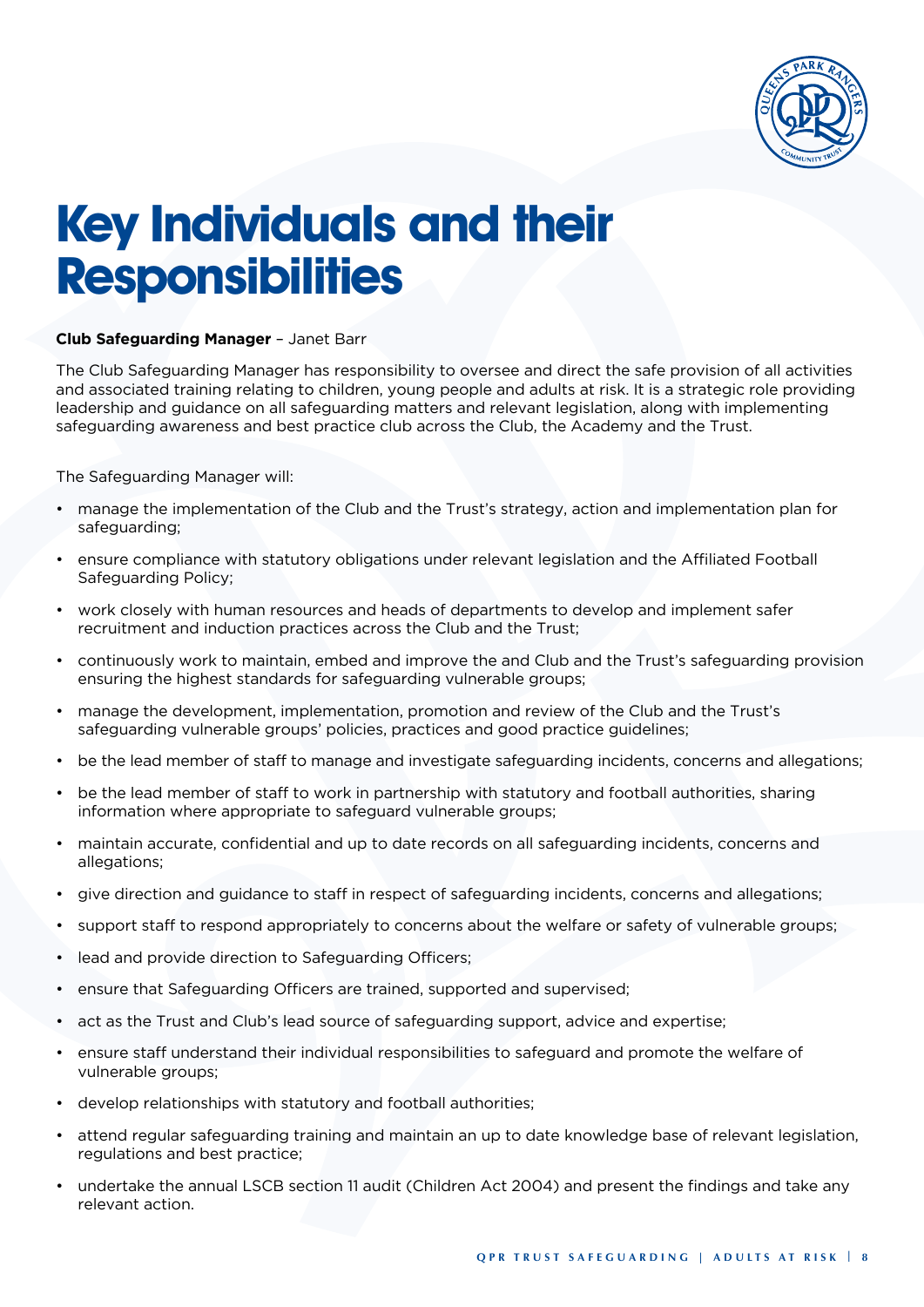

#### **Community Trust Safeguarding Manager** – Daniel Whyne

The CTSM Is to support the Club Safeguarding Manager to proactively promote and raise safeguarding awareness and assist with responding appropriately to safeguarding concerns and allegations. DSOs are based in strategic positions within the Trust and across the Club.

The Club and the Trust will ensure that suitable policies and practices are in place to ensure that staff members are appropriately and adequately trained to prevent or deal with safeguarding issues.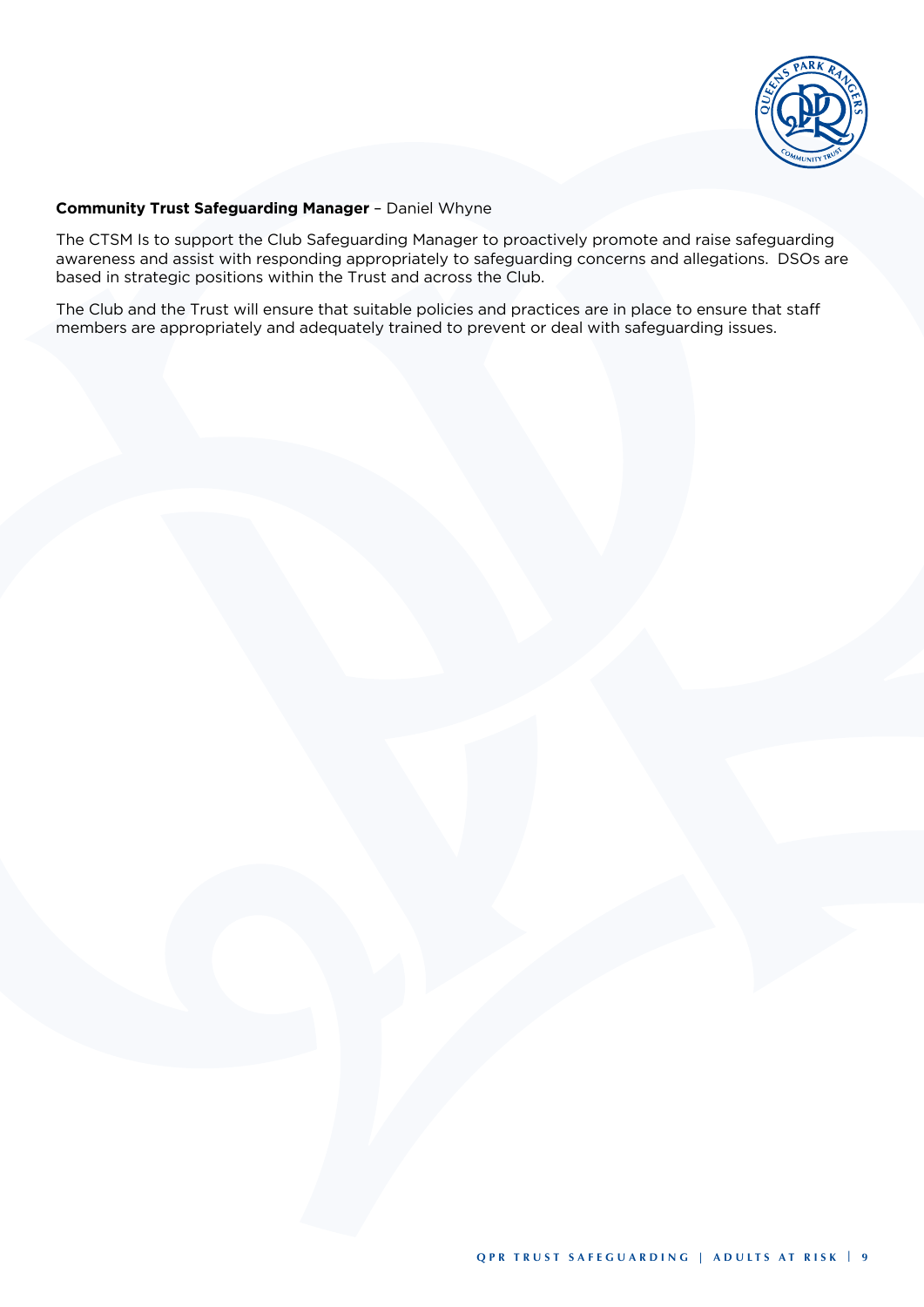

# **Safeguarding Training**

The Club will ensure there are qualified and designated individuals within the organisation that will take the lead on ensuring that the Club and the Trust does all it can to meet its statutory and moral obligations.

A safeguarding induction is provided to all staff. This will be delivered by the Club Safeguarding Manager or DSO. The Club Safeguarding Manager holds a specific safeguarding induction with all new staff coming into contact with children or vulnerable adults. Key elements of the safeguarding policy are discussed in more detail and specifically to the individuals' role.

All staff working in direct contact with children are required to complete the FA's Safeguarding Children Awareness Workshop and undertake a refresher course, at least every 3 years. Details of those satisfactorily completing this course are retained by the Human Resources Department.

### **Recruitment**

QPR have a specific safer recruitment policy which sets out in detail the process the Club and the Trust will undertake in ensuring staff are suitable to work with children and adults at risk. A copy is available if required.

All staff will undertake a specific safeguarding and safer working practices induction upon employment at the club. A briefing document and guidance for safer working practices will be provided and will also be available on the intranet, under the safeguarding page. Key elements of the Club and the Trust's safeguarding policies are discussed in more detail if the role requires it.

## **Disclosure Barring Services (DBS)**

Staff in roles that require contact with adults at risk, young people and children will undergo enhanced DBS disclosure, which is an ongoing procedure throughout the association with the Club and the Trust. Enhanced DBS checks enable the Club and the Trust to undertake more thorough recruitment and selection procedures and controls for positions which involve working with adults at risk and/or children.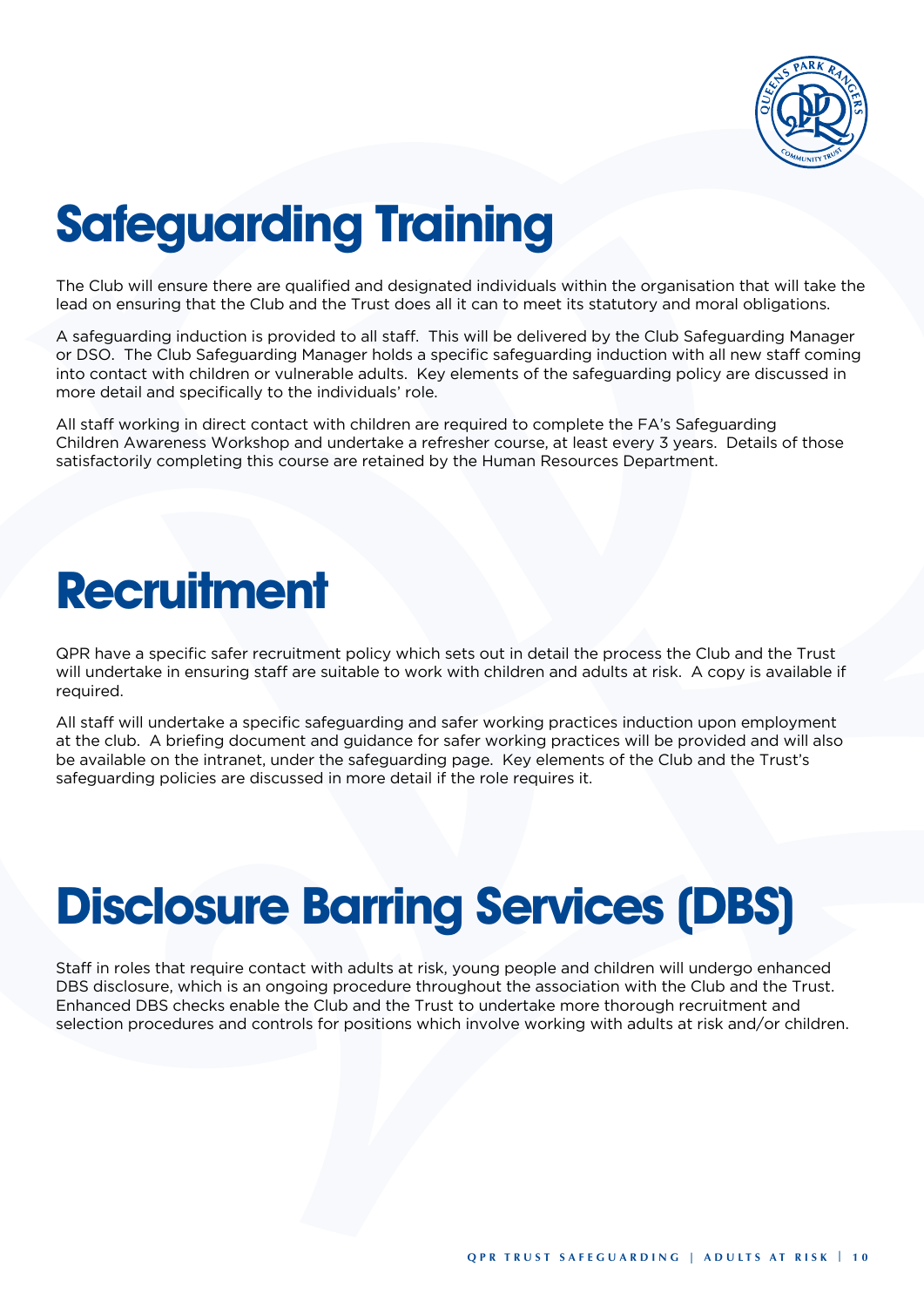

## **Contractors**

All external contractors engaged by QPR undergo a suitability test prior to commencing work. This will include evidencing the contractor's Safety Record, Safety Policy, Liability Insurance, Risk assessment and details of Competent Person. On arrival at the club the contractor will receive a site induction from a member of the Facilities team which covers safeguarding children and give details of the club's expected code of behaviour. Contractors are subject to regular inspection from club staff. In the event of a Contractor carrying out work on an area that is usually occupied by children this work, where possible, will be undertaken when children are not present.

### **Service Level Agreements**

The Club and the Trust's commitment to safeguarding is outlined in any Partnership Agreement, Service Level Agreement or any other agreements that are in place with any service provider or for commissioned services insofar as those services relate to children or vulnerable adults. There must be an SLA with all partners and will include a caveat that we reserve the right to follow our own Safeguarding procedures if there is an incident and an agreement cannot be reached with partners. Safeguarding must be the overriding consideration when working with partners, in respect of this a due diligence review must form part of the referral pathway, to identify who will take ownership of Safeguarding issues and at what point.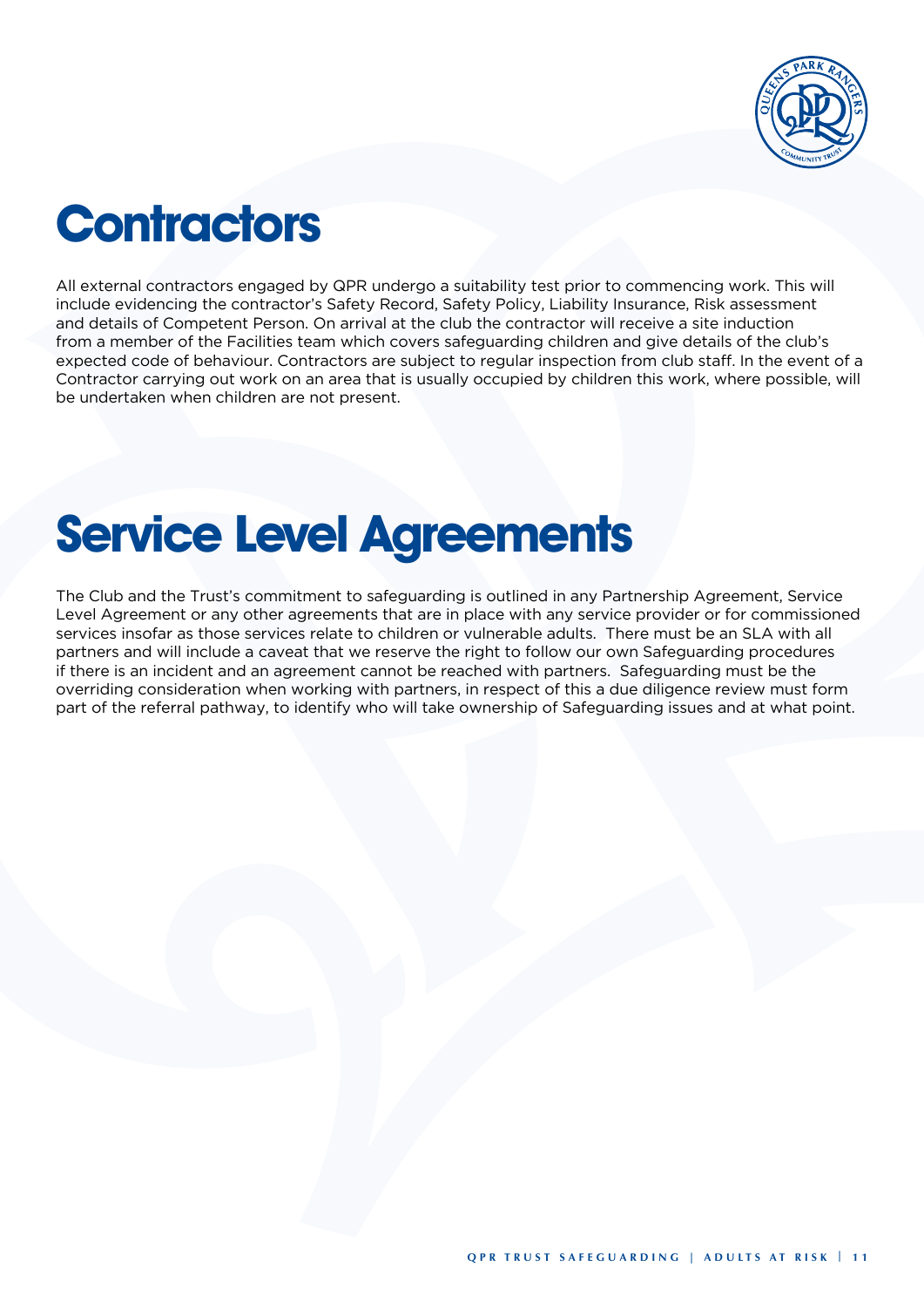

## **Activity supervision & Staffing ratios**

Any activity undertaken by the Club or the Trust will always give full consideration to the appropriate number of staff members required depending on the age and number of children or adults at risk involved, the degree of risk the activity involves and whether there are any additional disability needs that need to be met. As a general rule the lower the age of the participants or the greater the needs of the individuals then the level of supervision should increase.

Regardless of ratios a minimum of 2 members of staff or delivery partners will always be available to supervise an activity. This ensures continuous cover in the event of something impacting on the availability of one of the adults during the activity (e.g. in the event of a participant requiring the attention of an adult during the activity following an accident).

### **Mascots & Ball Persons**

The Club will only allow children to be match day mascots or ball persons once parental consent has been obtained. A signed image consent form is also required before any images are published in the Club's match day programme.

No photographs of mascots or ball persons featured in Club publications will be accompanied by personal information about the child, such as their school, home address or local sports team.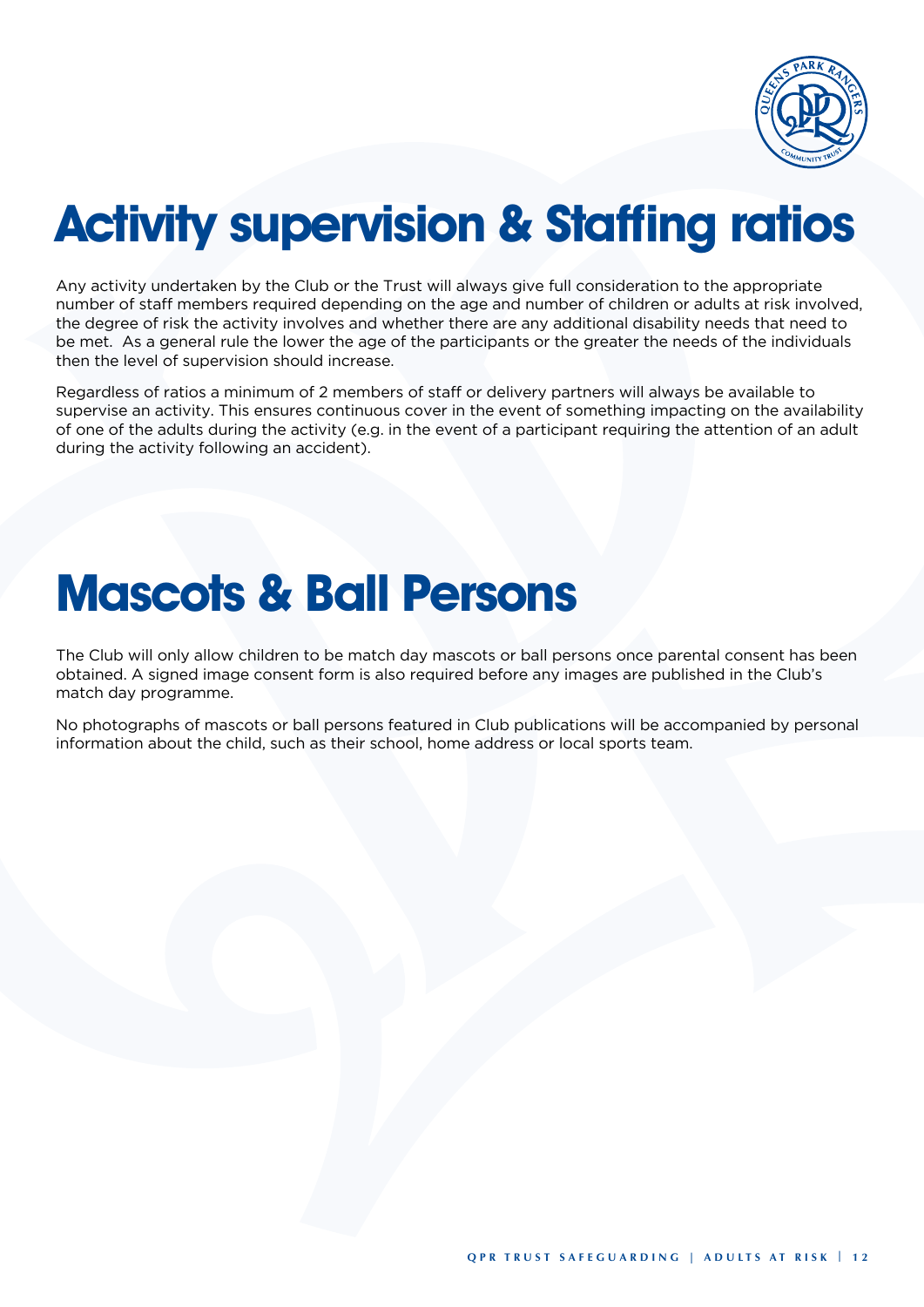

### **High Risk Participants and Programmes**

These are deemed high risk due to the nature of the referral pathway and disclosed information regarding the background of the participant at time of referral.

Participants referred onto programmes by the Youth Offending Service, H.M.P, Pupil Referral Units, Probation service, NOMS, CAMHS or other Early Help services will be screened using a referral form which must be fully completed by the referring service and participant. This is then given to the Trust DSO who will complete a risk assessment and decide next steps.

### **Activities for Disabled Persons**

All activities carried out for disabled persons are carried out under the guidelines of the Disability Discrimination Act.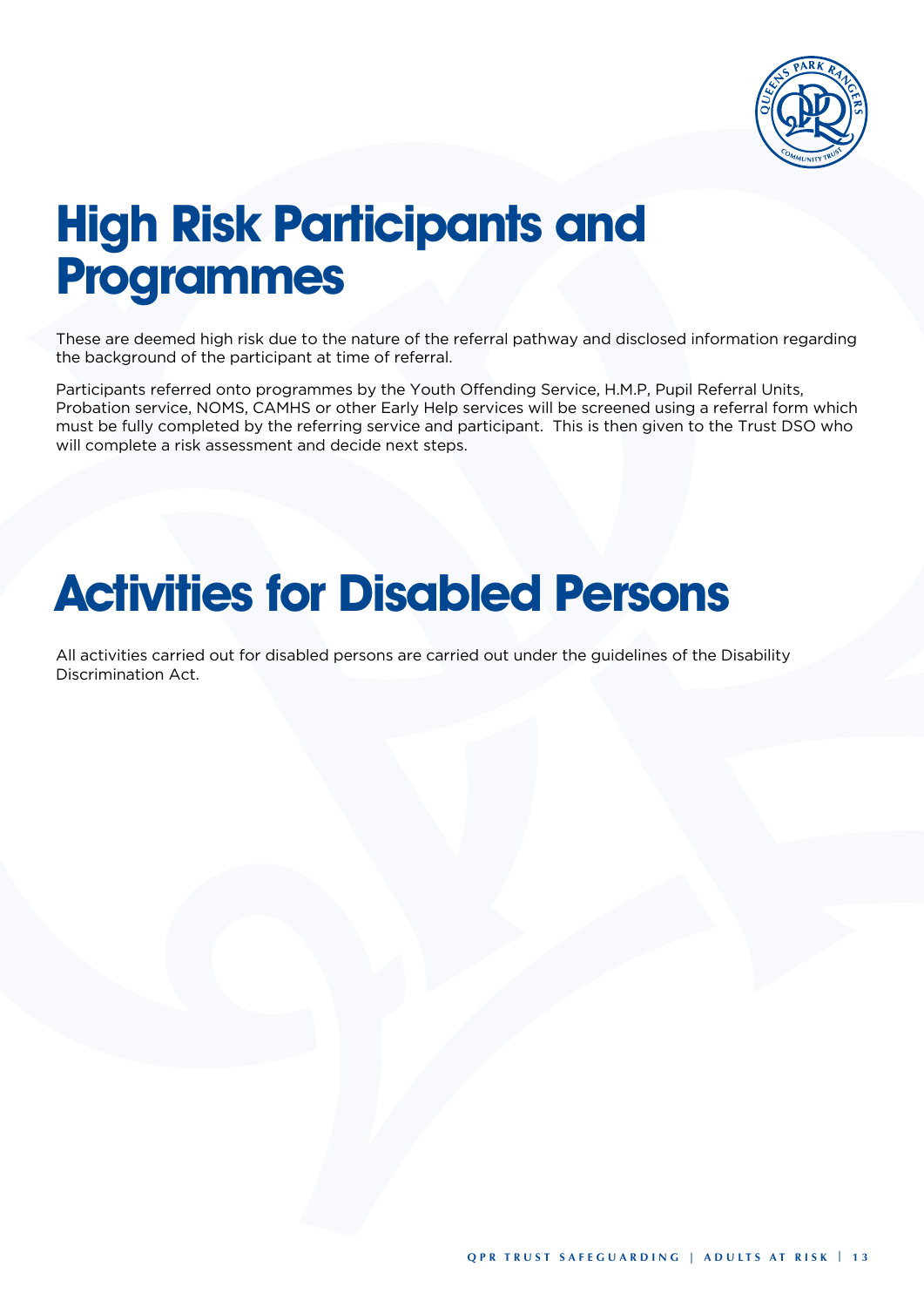

# **Image Policy**

The Club and the Trust follow direction on the use of images from guidelines issued by the FA, the PL and the EFL. All images are taken by Club officials who have been briefed by the member of staff (and where possible a DSO) responsible for the activity being photographed / filmed. This applies equally to children and adults at risk.

- Before taking images of children/ adults at risk consent is sought in writing at the start of each football season or prior to the event. Parents/Legal Guardians are responsible for informing the Club and the Trust of any change of circumstances which may affect consent.
- Parents/Legal Guardians will be informed of how the image will be used. The Club and the Trust will not allow an image to be used for something other than that for which it was initially agreed.
- All participants featured in Club or Trust publications will be appropriately dressed.
- Where possible the image will focus on the activity taking place and not a specific individual
- Where appropriate images will represent the broad range of people participating safely in the event.
- Adults at risk who are subject to family, care or legal proceedings, or who are under a court order will not have their images published in any Trust document.
- No images of adults at risk featured in Trust or wider Club publications will be accompanied by personal details such as their home address.
- Club photographers will, where applicable, undertake a DBS check and attend a Safeguarding Children workshop. They will be personally responsible for keeping up to date with the latest guidelines on the Use of Images policies issued by the Club and the Trust and by the FA, PL and EFL from time to time. Club Identification will be worn at all times.
- Recordings of adults at risk for the purposes of legitimate coaching aids are only filmed by Club officials and are stored safely and securely at the Club's premises.

# **Bullying Policy**

The Trust has a specific anti-bullying policy.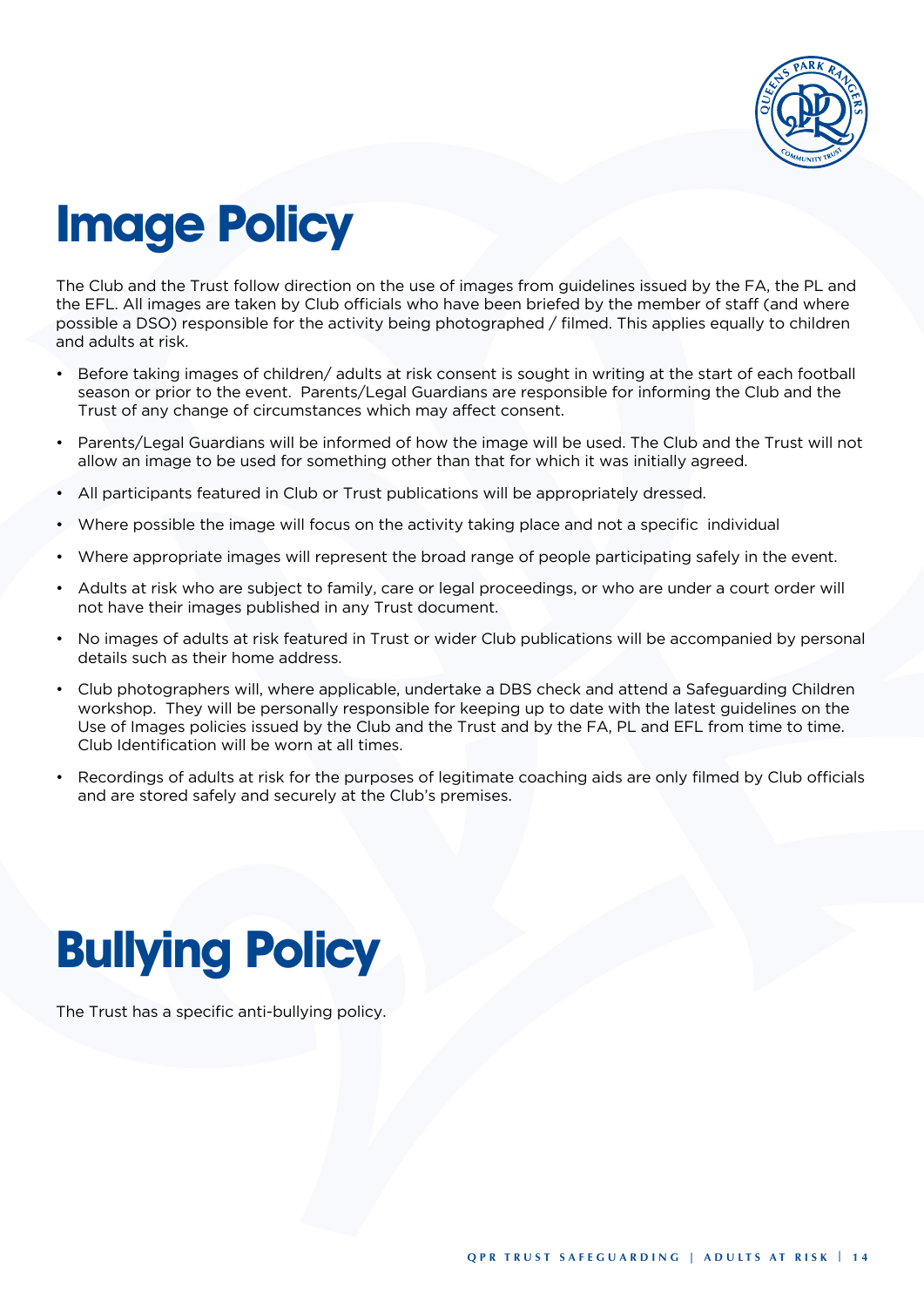

# **Whistleblowing Policy**

Whistleblowing refers to making a protected disclosure under the Public Interest Disclosure Act 1998.

By encouraging a culture of openness QPR wants to encourage staff to raise issues which concern them at work. Staff have a right and duty to raise matters of concern they may have about the services being offered by QPR or serious malpractice associated with them. Staff may be worried that by reporting such issues they will be opening themselves up to victimisation or detriment, or risking their job security. However, all staff are protected by law if they raise concerns in the right way. Provided they are acting in good faith, it does not matter if they are mistaken. This policy is designed to ensure workers raise concerns properly and to ensure that mechanisms exist at QPR to address issues raised quickly and effectively. This policy is available to all staff.

Concerns can be raised via a whistle blowing charity Public Concern at work 0207 404 6609.

In addition to the above, QPR have a whistleblowing hotline number for the reporting of any safeguarding concerns (0203 198 7086). Callers can remain anonymous and all reports are fully investigated.

As well as the internal whistleblowing process individuals can also contact external agencies to report concerns or for wider advice. Any concerns around potential criminal activities should immediately be reported to the Police.

Staff are encouraged to report any suspected instances of:

- criminal behaviour or the committing of a criminal offence
- concerns over discrimination of any kind
- concerns about bullying behaviour
- any other areas of concern

The Trust also has codes of conduct for:

- Parents and carers
- Staff & volunteers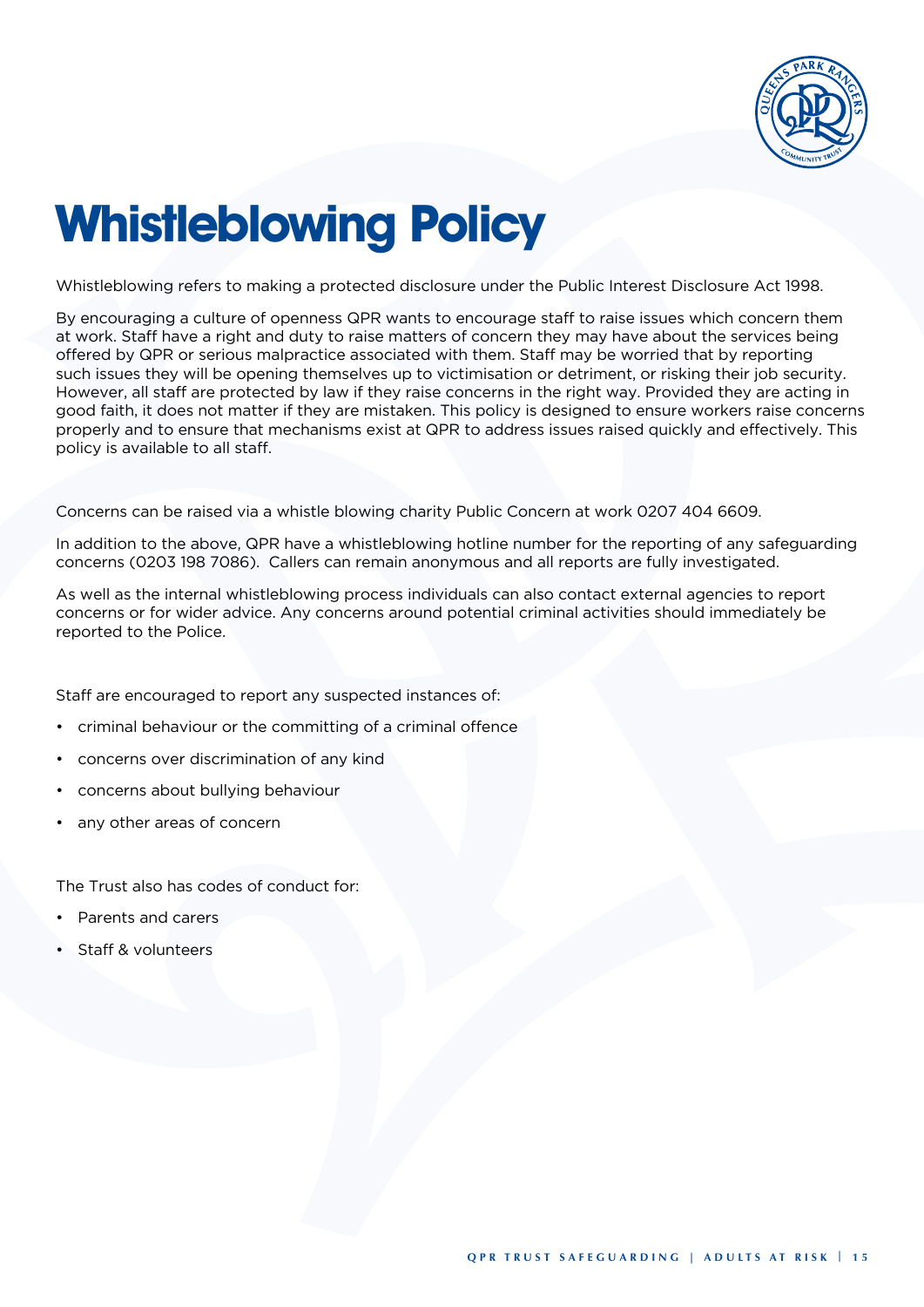

### **Definitions of Poor Practice and Abuse**

**Poor Practice** is unacceptable and will be treated seriously with appropriate action. Any behaviour that contravenes existing codes of conduct, infringes an individual's rights and/or reflects a failure to fulfil the highest standards of care is an indication of poor practice. A child or young person may not be aware that poor practice or abuse is taking place, as they may deem the behaviour as acceptable.

**Abuse** - abuse is any form of physical, emotional or sexual mistreatment or lack of care that leads to injury or harm. It commonly occurs within a relationship of trust or responsibility and represents an abuse of power or a breach of trust. Abuse can happen to a child or a vulnerable adult regardless of their age, gender, race, ability, culture or sexual orientation.

#### **Signs of abuse**

There are four main forms of abuse identified below. Any concern that abuse is occurring should be notified to the Club Safeguarding Manager or DSO for advice.

#### **Physical Abuse:**

- Physical abuse may involve hitting, shaking, throwing, poisoning, burning or scalding, drowning, suffocating, or otherwise causing physical harm to a child.
- Physical harm may also be caused when a parent or carer fabricates the symptoms of, or deliberately induces, illness in a child.
- Physical abuse can be caused through an act or omission.

#### **Sexual Abuse:**

- Sexual abuse involves forcing or enticing a child or young person to engage in sexual activity, regardless of 'implied consent.' This includes penetrative (penetration of vagina, anus & mouth) and non-penetrative acts (touching (over or under clothing) any part of the body in a sexual way).
- Sexual abuse includes involving children in the watching of sexual acts, and encouraging children to engage in sexual behaviour as well as grooming offences which can also be committed via the internet.
- Sexual abuse can be perpetrated by anyone, including a parent or guardian, carer, family member, friend, neighbour, stranger or a person in a position of trust (includes 16/17 year olds).

#### **Neglect:**

• Neglect is the persistent failure to meet a child's basic physical and/or psychological needs, likely to result in the serious impairment of the child's health or development. This includes failing to provide adequate nutrition, clothing, shelter, health care and protection from harm. Emotional neglect is the failure to meet the child's ongoing emotional needs for affection and a sense of belonging.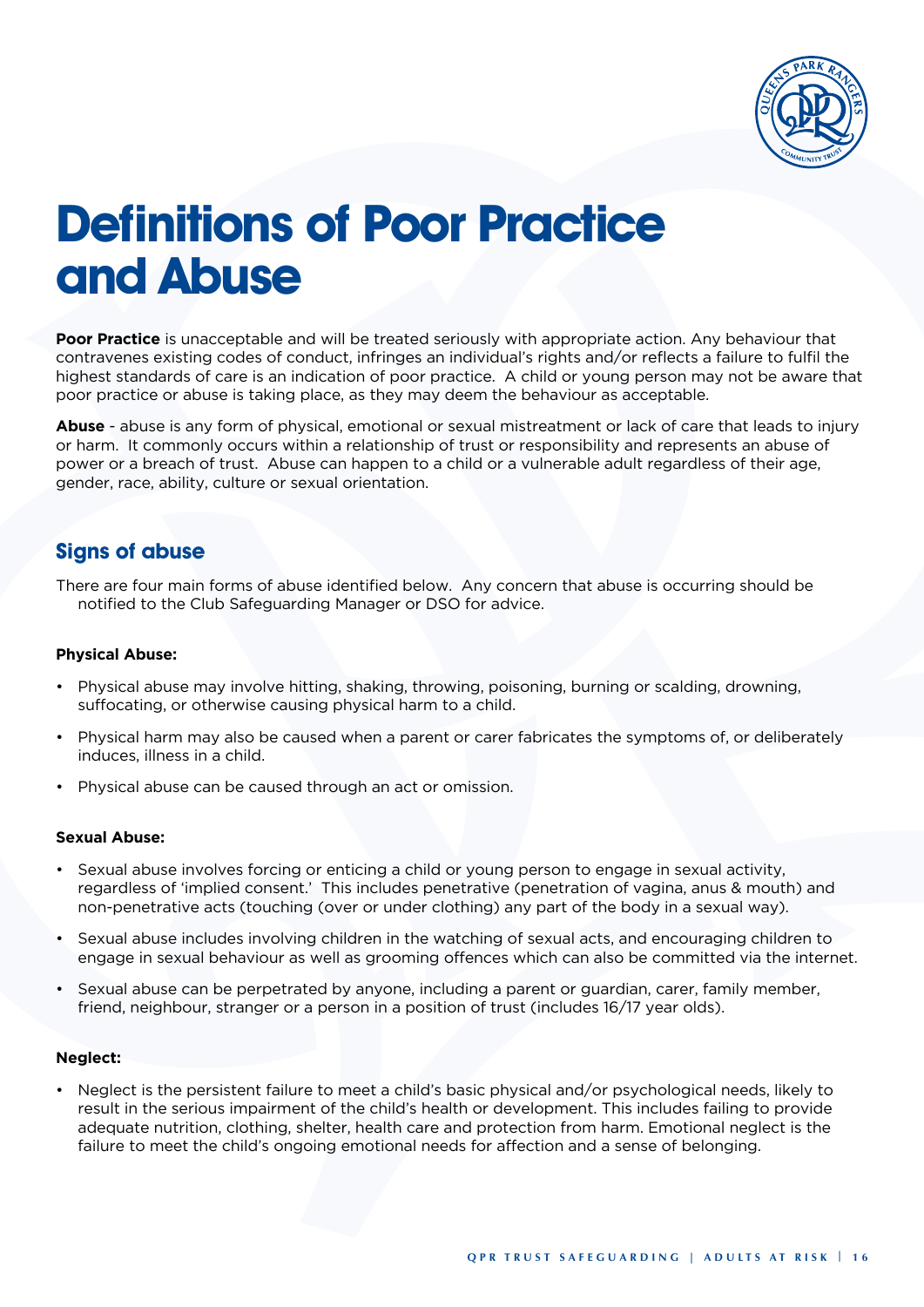

#### **Emotional Abuse:**

- Emotional abuse is the persistent emotional maltreatment of a child such as to cause severe and persistent adverse effects on the child's emotional development, including verbal attacks on a child's sense of self, repeated humiliation or rejection. Exposure to violence, drugs, alcohol abuse or severe conflict in the home, forced isolation, restraint or causing a child to be afraid much of the time may also cause emotional harm.
- Emotional abuse rarely happens only once and it is usually part of a pattern of how the child is being treated over a significant period of time.

#### **Bullying/ Cyberbullying (strand of emotional abuse)**

- **Bullying** may be defined as deliberately hurtful behaviour, usually repeated over a period of time, where it is difficult for those bullied to defend themselves. It can take many forms, but the three main types are physical, verbal and emotional, both face to face and via social media and other online forums. The damage inflicted by bullying can frequently be underestimated. It can cause considerable distress to children to the extent that it affects their health and development or, at the extreme, cause them significant harm (including self-harm). All settings in which children are provided with services or are living away from home should have in place rigorously enforced anti-bullying strategies.
- **Cyberbullying**; this is when a person uses technology i.e. mobile phones or the internet (social networking sites, chat rooms, instant messenger, tweets), to deliberately upset someone. Bullies often feel anonymous from the incident when it takes place online and 'bystanders' can easily become bullies themselves by forwarding the information on.

**Domestic Abuse** is a significant indicator of risk of harm to children, whom may suffer directly or indirectly if they live in households where there is domestic abuse. Domestic abuse is likely to have a damaging effect on the health and development of children.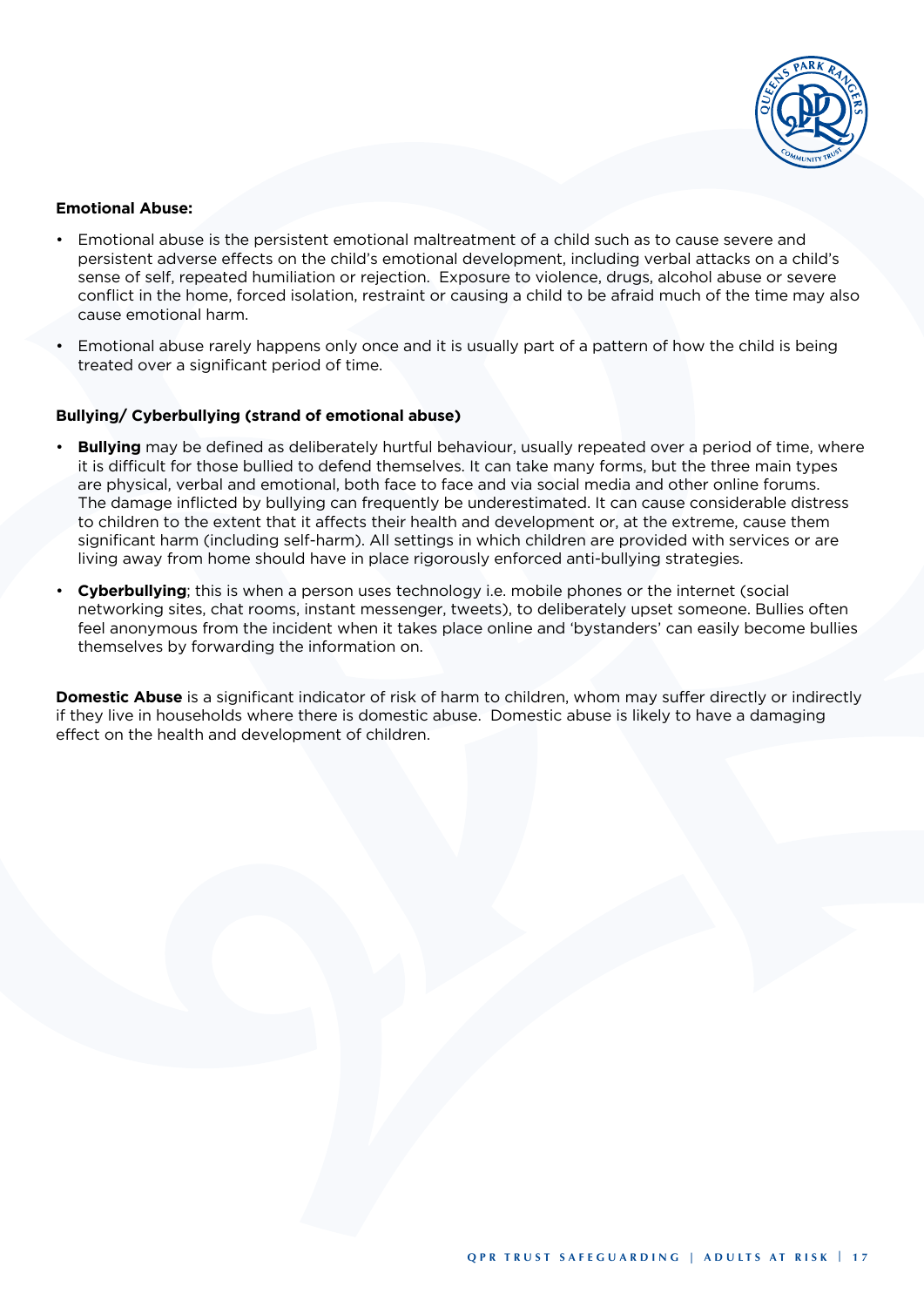

# **Signs and Symptoms**

The list below is not exhaustive and the presence of one or more of these indicators is not proof that abuse is taking place though they are indicators that abuse may have taken place:

- Unexplained or suspicious injuries such as bruising, cuts or burns, particularly if on a part of the body not normally prone to such injuries.
- An injury for which the explanation seems inconsistent.
- Disclosure of what appears to be an abusive act.
- Disclosure of unsatisfactory home circumstances i.e. domestic abuse, drugs and alcohol misuse, mental health concerns of a parent or other person within the home.
- Someone expresses concern about the welfare of the child.
- Unexplained changes in behaviour (e.g. becoming quiet, withdrawn or sudden outbursts).
- Oversexualised behaviour
- Displays variations in eating patterns including overeating or loss of appetite.
- Weight loss for no apparent reason.
- Becomes increasingly dirty or unkempt.
- Evasive parents/carers

**Remember that: It is not the responsibility of staff (permanent or casual) or volunteers to decide if abuse has taken place, but it is their responsibility to act on any concerns, in accordance with this procedure.**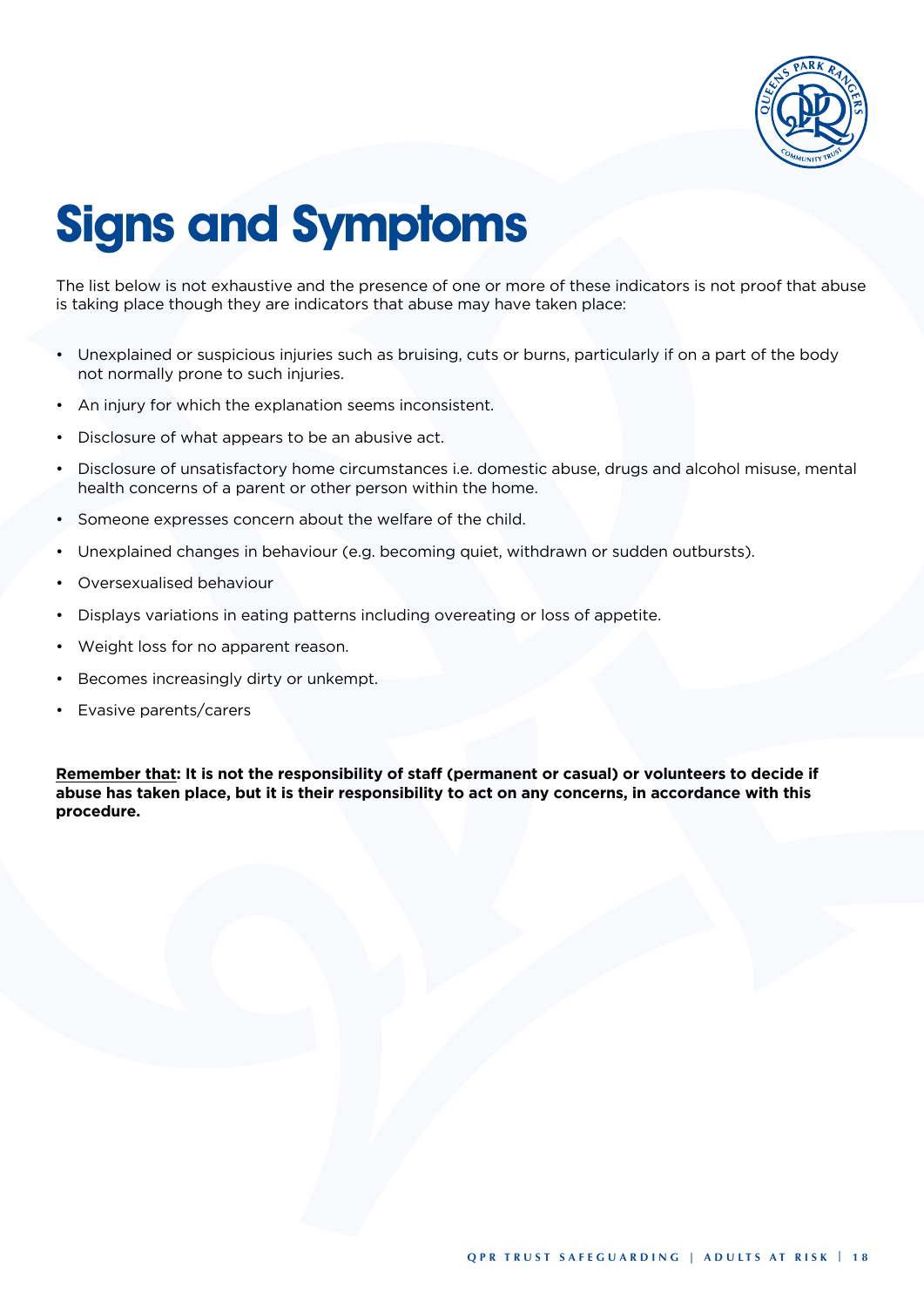

### **Concerns around radicalisation and extremism**

The Counter Terrorism and Security Act places a duty on specified authorities , including sport, in the exercise of their functions to have due regard to the need to prevent people from being drawn into terrorism (the prevent duty). There is also a duty on local authorities to ensure there is a Channel Panel in place . This must include the local authority and senior police officers. The panel will assess to what extent identified individuals are vulnerable to being drawn into terrorism. The Act requires partners of the Channel Panel to cooperate with the panel in the carrying out of its functions and the police in undertaking the initial assessment as to whether a referral is appropriate. There will be training in this area so that staff across the Club, the Trust and the Academy is aware of signs and referral pathways in case of concerns. The Club Safeguarding Manager should be notified immediately of any concerns.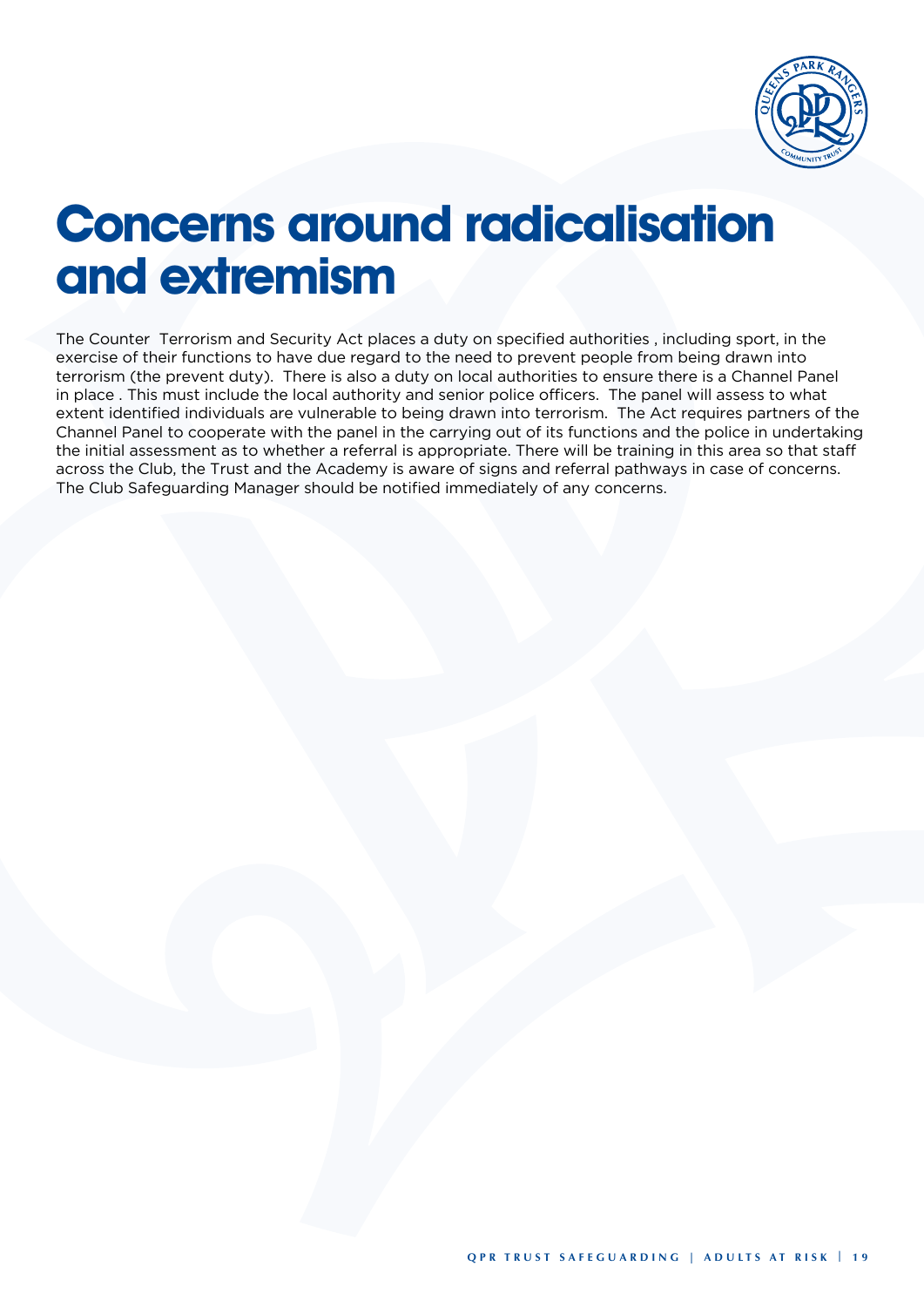

### **Responding to Allegations or Suspicions**

All staff, volunteers and players have a responsibility to ensure the safety and welfare of children and adults at risk and to take appropriate steps to ensure that suspicions and allegations of abuse are taken seriously and responded to quickly and appropriately. It is not the responsibility of anyone within the Club or the Trust to decide whether or not child abuse has taken place.

Where there is a complaint against a member of staff one of the following may occur:

- A criminal investigation led by the Police
- A investigation led in a multi-agency approach by the Local Authority
- A disciplinary or misconduct investigation led by the Club or the Trust, which may also involve the FA, PL, or EFL.
- The club will delay an internal disciplinary or misconduct investigation while a criminal or local authority investigation takes place.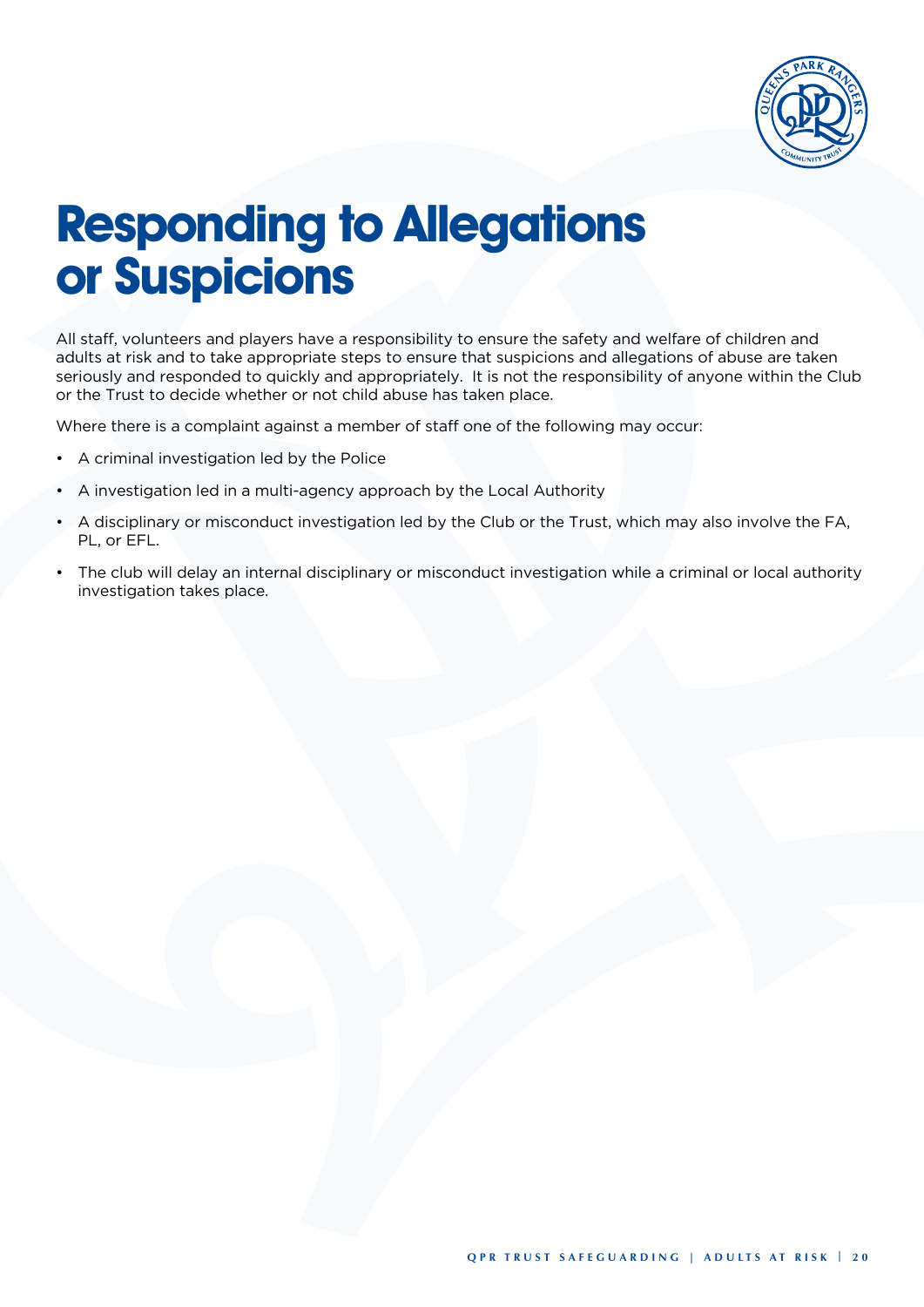

# **Historical Allegations**

Historical allegations concerning; Staff who no longer work at the Club, existing staff or historic participants including those involved in peer on peer abuse should be reported via the Safeguarding Incident form to the Trust Safeguarding Officer or the Club Safeguarding Manager immediately. The Safeguarding Officer or Club Safeguarding Manager will directly report the information to the Local Area Designated Officer at Hammersmith & Fulham (Telephone: 020 8753 5125 email: LADO@lbhf.gov.uk) and keep a record on the Club/Trust electronic safeguarding log. This type of incident will be RAG rated as RED which requires the incident to be reported to the Club CEO and the Safeguarding Lead on the Board of Trustees (Mohamed Khaliel mkhaliel@gmail.com). The incident will also be reported to the Police and the FA Review Team. These procedures apply even if the alleged perpetrator of the abuse is believed to be deceased.

If a member of staff suspect abuse is taking place, or a report/allegation of abuse has been disclosed to them, the Club Safeguarding Manager or a DSO should be contacted as early as possible. However it is recognised that an individual may need to respond to a situation immediately and prior to such contact if the nature of the suspicion or report is putting the child concerned in immediate danger. The Safeguarding manager will notify the Local Authority Designated Officer and consult with the police and local authority childrens social care as appropriate. Useful contact details are listed at the end of this policy.

The following guidelines offer help and support in responding to abuse or a suspicion of abuse:

- Listen carefully rather than question the child or vulnerable adult directly.
- Stay calm and not offer personal opinions/thoughts.
- Be aware that medical or criminal evidence may be relevant.
- Tell the child or vulnerable adult that you are listening and taking what they say extremely seriously.
- Seek medical attention if necessary
- Take further action it may prevent future abuse.
- Inform the Safeguarding Manager or DSO of the information or another senior member of staff if these are not available
- Write down **everything** said (in their words as far as possible) and what was done accuracy and detail is important. Keep this information stored in a secure place. Concerns can be recorded on the safeguarding reporting form.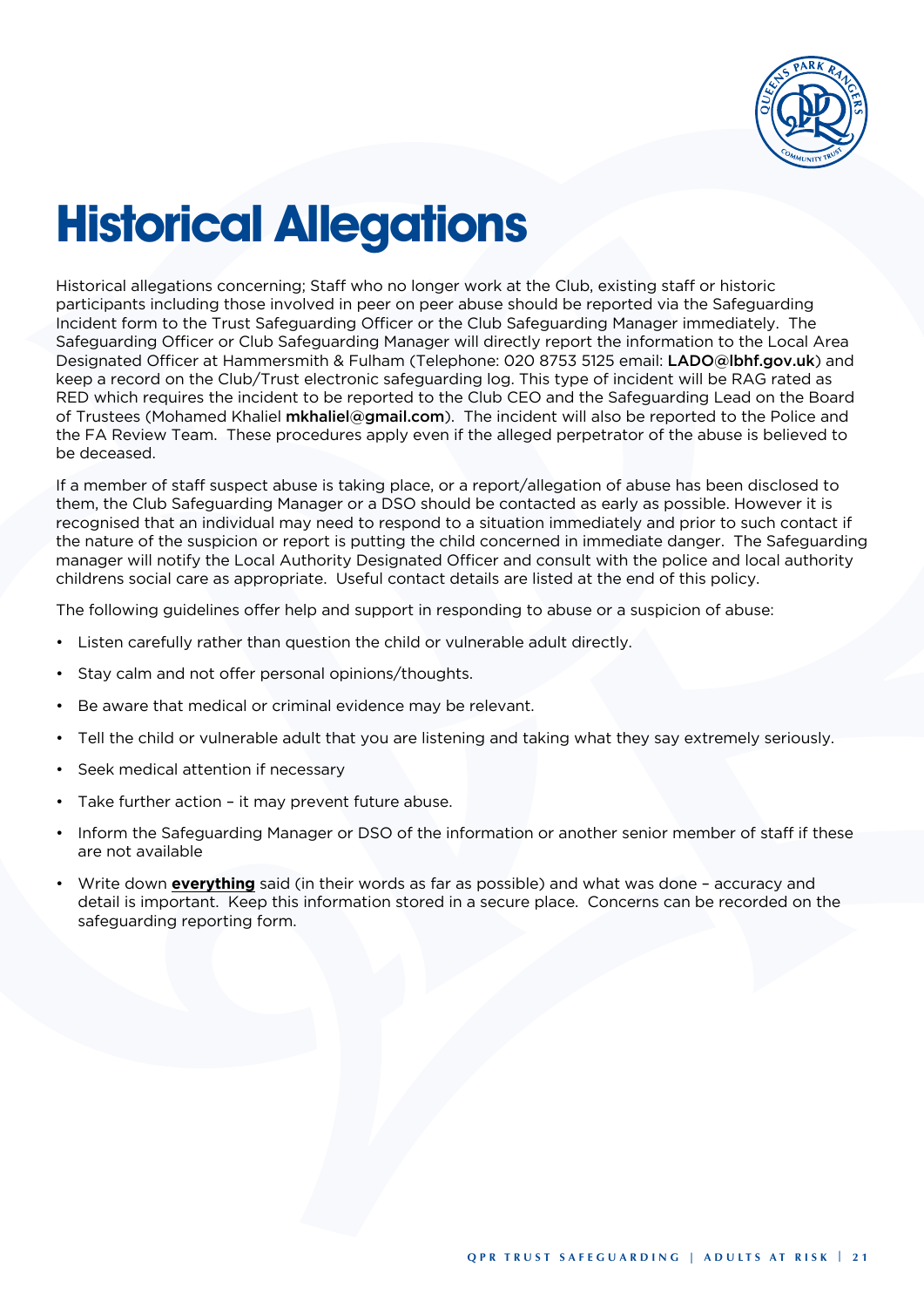

## **Emergency Contacts**

EMERGENCY CONTACT DETAILS listed below;

- HAMMERSMITH & FULHAM CHILDRENS SERVICES 0208 753 5600
- EMERGENCY DUTY TEAM 0208 748 8588
- HAMMERSMITH & FULHAM ADULT SOCIAL SERVICES 0845 313 3935
- LADO Megan Brown 020 8753 5125 megan.brown@lbhf.gov.uk
- POLICE if emergency 999; 101 for all other cases

Should any further help or advise be required please contact

- FA CASE MANAGEMENT TEAM Stefania Sacco Stefania.Sacco@thefa.com
- County welfare officer (London FA) yasmin.dyer@londonfa.com
- EFL Trust 01772 325954 DSO for EFL Trust Claire Taylor
- NSPCC 24 HOUR HELPLINE 0808 800 5000

Details of all policies or any further information is available from the Club Safeguarding Manager - Janet Barr Janet.Barr@qpr.co.uk